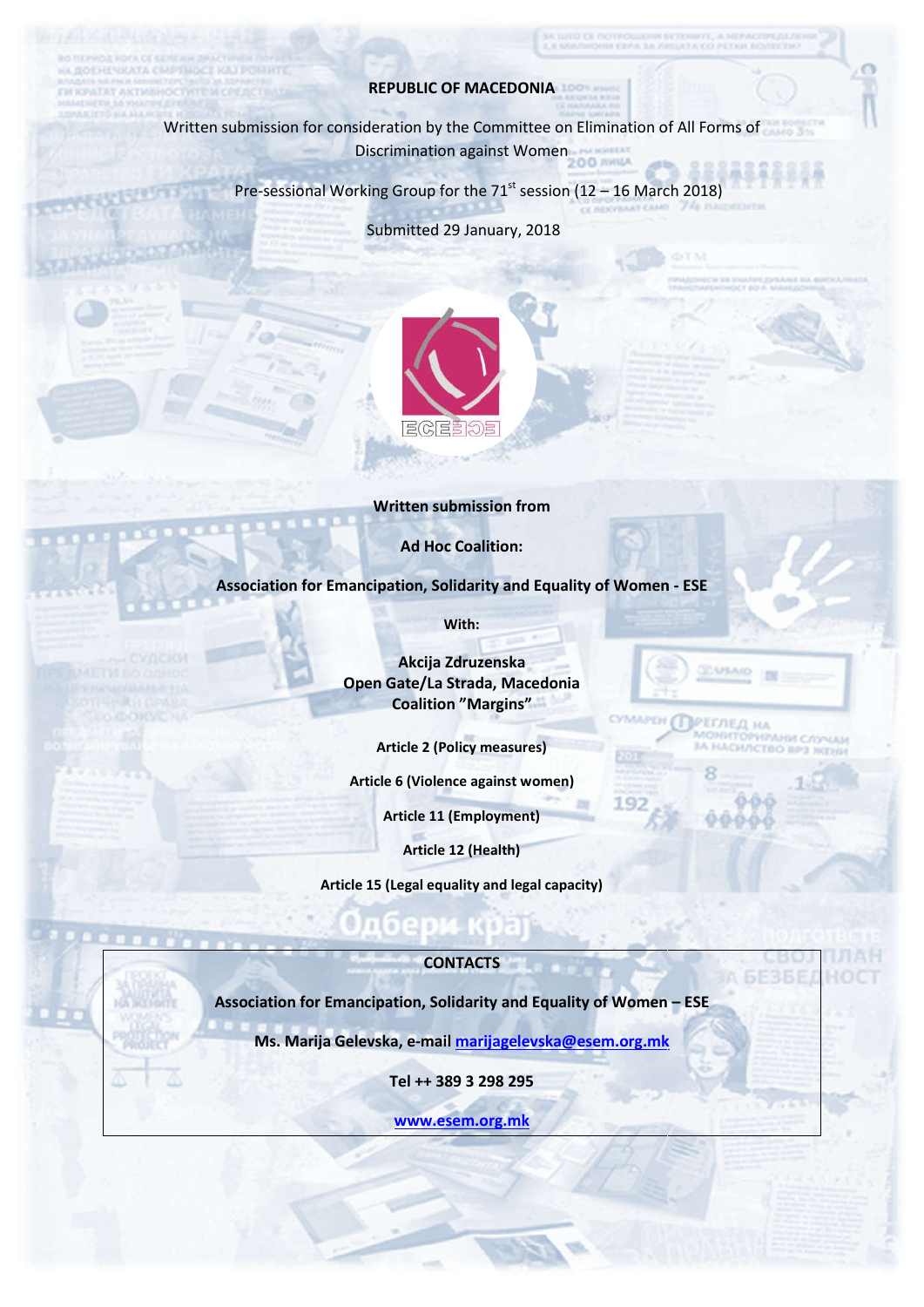#### **INTRODUCTION**

The Association for Emancipation, Solidarity and Equality of Women – ESE, has been working for 25 years on violence against women and equal opportunities for men and women through the provision of direct aid, representation in improvement of laws and policies, as well as documenting and reporting of cases of human rights violation. As part of its strategic goals aimed at improving access to justice for women who have suffered violence, in 2013, ESE Association started implementing monitoring of court cases related to different forms of VAW with a focus on domestic violence. The Written submission includes findings from the ad-hock coalition comprised of ESE Association, Akcija Zdruzenska, Open Gate/La Strada Macedonia and Coalition "Margins" regarding the level of implementation of Articles 2, 6, 11, 12 and 15 of the Convention. The submission aims at contributing to the preparation of the list of issues for the R. Macedonia, scheduled to be considered at the 71th session.

### **POLICY MEASURES**

**National machinery for the advancement of women.** The State failed to secure effective implementation of the Law on Equal Opportunities of Women and Men (LEOWM), including functionality and effectiveness of the gender equality machinery that has no legally prescribed autonomy, authority, expertise and resources to coordinate and influence the policy and legislative process and decision making. The practice of transferring the obligations under the competence of state institutions to the Ministry of Labor and Social Policy (MLSP) and the gender equality machinery continues. The obligatory reporting format introduced<sup>1</sup>, also failed to secure effective monitoring and reporting on the performance by competent institutions including the machinery. The LEOWM implementation analysis illustrates that its obligations were not treated seriously by competent institutions, considering the small extent of measures and activities taken, as well as the dysfunctional machinery<sup>2</sup>. In 2013, Municipal Council Committees for Equal Opportunities of Women and Men conducted working sessions in only 36% of the municipalities, 4% submitted some proposals, mostly Action Plans with promotional measures with no potential for substantial improvements, while only one Committee proposed an amendment to the municipal budget. In 2016, only 54% of the municipalities submitted reports for 2015, 12.9% developed a plan with equal opportunity measures, while only 11.34% had small budget allocations for their implementation<sup>3</sup>. The obligatory procedures and practice for systematic collection and use of gender relevant data and research of gender relations and gaps in relevant areas was not introduced as a basis for determining gender equality challenges, priorities and measures on either national or local level. Moreover, the available research findings and recommendations produced mainly by civil society and international organizations were not sufficiently taken into consideration during the policy planning process.

 $1$  Law on Changes and Amendments to the Law on Equal Opportunities for Women and Men, Official Gazette no. 166/12 November 2014, Articles 6; 8; 11; 14; 15

<sup>2</sup> Akcija Zdruzenska*, Two Years After: Monitoring of the Progress of Implementation of the Law on Equal Opportunities for Women and Men*, June 2014, http://development.bitsia.com/zdruzenska/wp-content/uploads/2015/07/Final-Monitoring-

<sup>2-</sup>godini-potoa-FINAL.pdf<br><sup>3</sup> Data from the responded requests for access to public information distributed to 81 municipalities in the framework of monitoring the implementation of the Law on Equal Opportunities of Women and Men in 2016.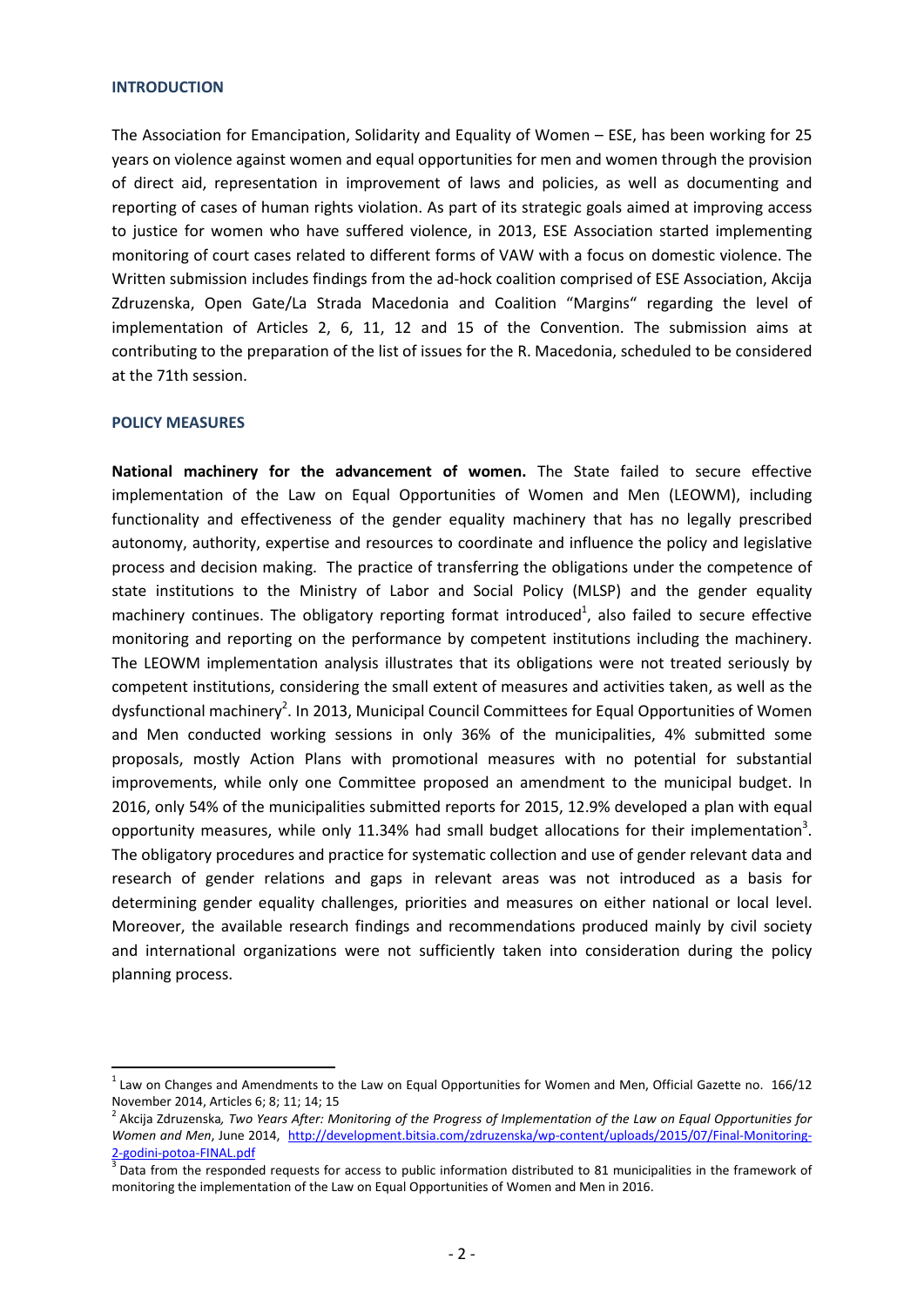**The National Strategy for Gender Equality (2013–2020) and the National Action Plan for Gender Equality (2013–2016).** The adoption of the LEOWM has not influenced other legislative and policy changes by both national and local state institutions with the purpose of securing appropriate treatment of discrimination, lack of opportunities and special measures to improve the status of women in various areas defined by the Convention. The State failed to introduce obligatory mechanisms and instruments for evidence-based policy planning and programming, appropriate resource allocation and measuring the efficiency, effectiveness and impact of laws and policies on different categories of women as end beneficiaries. The effectiveness of the Strategy and Action Plan's implementation was not measured due to a lack of proper indicator structure, especially performance and impact indicators. The government's annual reports on their implementation, prepared by MLSP submitted for review by the Parliamentarian Committee for Equal Opportunities of Women and Men, did not follow even the process indicators. The content of the report consists of a sum of implemented activities without elaborated measurable evidence on the scope and level of achieved progress and effects of the measures, budget spending as well as overall assessment of the progress towards planned strategic goals, objectives and results of the Action Plan 2013-2016<sup>4</sup>. The key objective of the Strategy for Gender Responsive Budgeting, advancement of fiscal legislation, was not implemented at all, neither any formal obligation to apply the tools developed for the purpose of application of gender responsive budgeting was introduced. The implementation of gender equality policy continues to depend exclusively on foreign financial assistance<sup>5</sup>. Therefore, the recently proposed Action Plan for the period  $2018-2020^6$  was prepared without the information on the effects of the implementation of the previous one and broader discussion on the need for revision of strategic objectives, results and indicators, and determining the list of priority challenges that need to be addressed based on the current situation analysis. The Plan focuses on activities, instead of a vision and systemic changes in accordance with current reform processes in the area of public finances and administration, judiciary, education, labor, media, etc.

# **VIOLENCE AGAINST WOMEN**

**Domestic violence.** There is no valid strategic document on domestic violence in place, adopted by the Government of the Republic Macedonia, which would represent the continuity in the commitment of the State and thus, the line ministries, to a functional and effective response to domestic violence. Insufficient state funds are allocated to preventing and combating domestic violence. In addition, the foreign assistance secured by the UN agencies in the country was not spent adequately, thus not contributing towards overcoming the deficiencies detected<sup>7</sup>.

<sup>&</sup>lt;sup>4</sup> The reports were made available during public sessions for annual review of the reports by the Parliamentarian Committee for Equal Opportunities of Women and Men.

<sup>5</sup> http://zdruzenska.org.mk/wp-content/uploads/2016/07/Проценка-на-спроведувањето-на-Стратегијата-завоведување-на-родово-одговорно-буџетирање-за-2012-2013.pdf<br><sup>6</sup> The latest proposal was made available on the web page of the MLSP for public consultations in the second half of

January 2018.

http://www.mtsp.gov.mk/content/word/dokumenti/dokumenti%202018/НАЦИОНАЛЕН%20АКЦИСКИ%20ПЛАН%20ЗА% 20РОДОВА%20ЕДНАКВОСТ%20Јануари%202018.doc

<sup>7</sup> Association ESE, *Analysis: Did the UN Joint Programme and UN Trust Fund contribute to implementation of the National Strategy for Protection against DV 2008- 2011,* Available on:

http://esem.org.mk/pdf/Publikacii/2017/National%20Strategy%20for%20Protection%20Against%20DV%202008-2011.pdf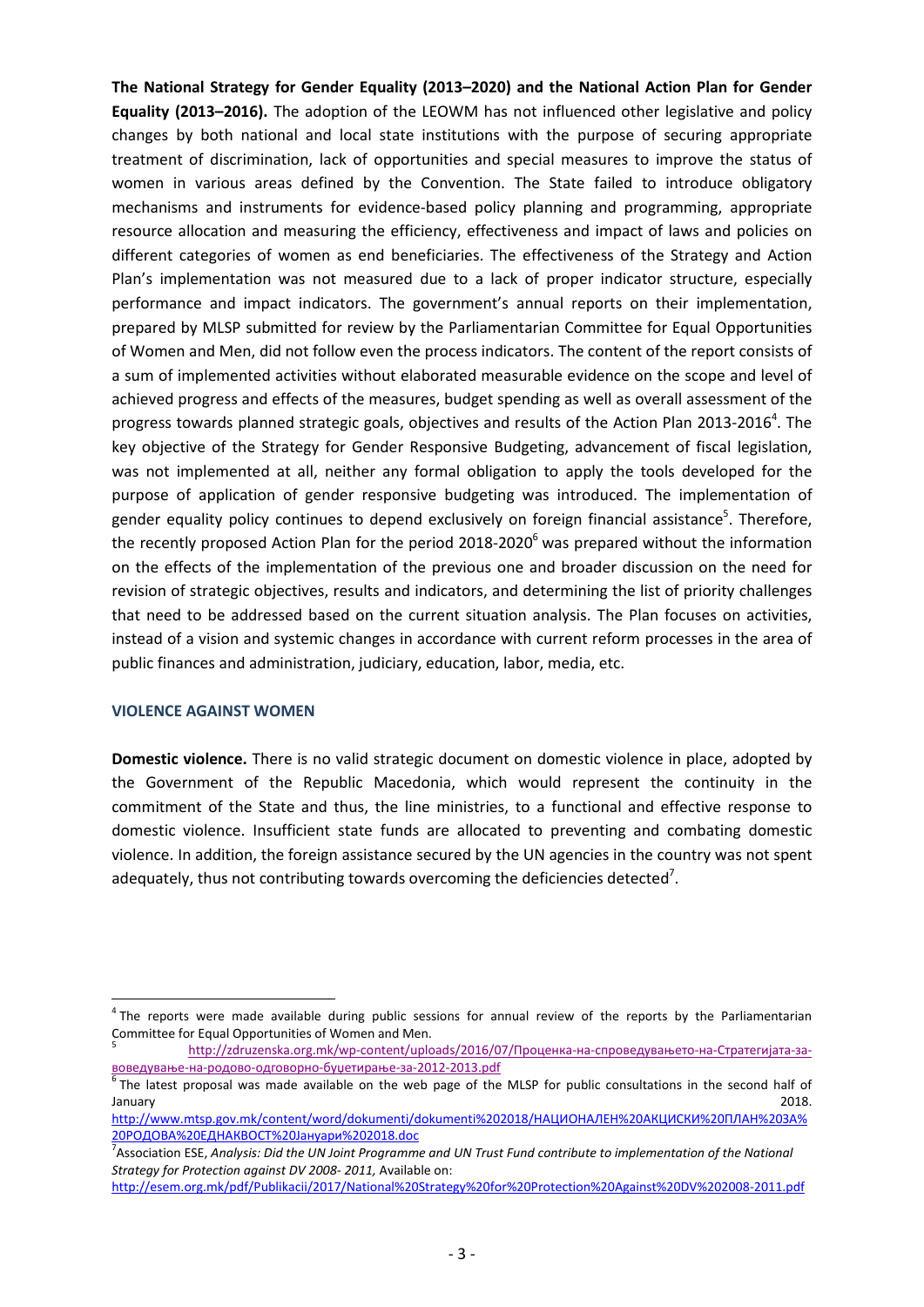After four years of adoption of the new Law on Prevention, Combating and Protection against Domestic Violence (LPCPDV)<sup>8</sup> there is insufficient enforcement in practice.

There is inadequate multi-sectoral action, information exchange and coordination among relevant institutions in domestic violence cases, especially in urgent cases, when it comes to the preparation and implementation of temporary measures of protection (TMP). For instance, in spite of foreseen responsibility, only a few Centers for social welfare (CSW's) have positive practice in establishing multi-sectoral teams, followed by a Security Plan for the victims in a cases when victim's life is threatened. Moreover, in the assessing the needs of the victim carried out by the CSWs, securing the victim's consent for taking protection measures was introduced, which presents an unnecessary administrative burden having in mind that these measures should be unconditional. Due to this situation, victims<sup>9</sup> are not satisfied with the provided protection, which is evident from the statement: "*CSW has shown no understanding, either. One person informed me, while the other told me: 'You either put yourself together, or we will take away your children'"*. In addition, according to a statement of a woman who had a need for shelter, she had not been informed about the government shelters, nor had she been assisted with the continuation of her children's education once she had left the home with her children.

There is a low number of proposals submitted and TMP issued compared to the prevalence of the phenomenon.<sup>10</sup> Most concerning is the fact that even criminal proceedings taken against perpetrators are not a sufficient indicator for CSWs to submit a proposal for imposition of TMP. *"I am not satisfied with the Center for Social Work. I don't understand - there was a criminal case against him, and these from the CSW were not yet submitting a proposal for temporary measures of protection. Instead of him leaving the house, I, with my three children, had to leave and go to my parents'"* stated one of the women who suffered domestic violence. Besides from the CSW's, women victims of domestic violence is not satisfied from the police response due to the failure to provide urgent protection and propose TMP: "Removal of the Perpetrator from the Home and Restraining Order to Approach the Home" within 24 hours $^{11}$  due to the lack of skills for assessing the risks and preparing the TMP for the court.

The civil court procedure for issuing TMP is still ineffective and with undue delays. Thus, one of the problems faced by women is the postponement of court hearings for issuing TMP due to the need for collecting and presenting additional evidence. In addition, urgent TMP (in 24 hours), can't been issued due to the lack of appointed judges on duty after working hours. On the other hand, once they are issued, there are no mechanisms in place to monitor their execution.

The Law itself contains contradictory provisions aimed for perpetrators if they are not respecting the temporary measures of protection (TMP) issued by the courts. On the one hand, the Law clearly

<sup>&</sup>lt;sup>8</sup> Association ESE, Analysis of the legal framework and institutional response to violence against women, Available on: http://esem.org.mk/en/pdf/Publikacii/2017/Analysis%20of%20the%20legal%20framework.pdf Official Gazette of RM, no. 138/14, 33/2015 and 150/2015

<sup>&</sup>lt;sup>9</sup> Focus groups with women survivors of domestic violence were organized for the purpose of preparation of the Analysis of Legal Framework and Institutional Response within the USAID's Women's Legal Protection Project, implemented by the

ESE Association.<br><sup>10</sup> Analysis of domestic violence in Macedonia in the first half-year of 2015, State Institute of Social Activities.

<sup>&</sup>lt;sup>11</sup> In a situation where there is a serious threat to the life and health of the woman survivor of domestic violence or a family member, a police officer shall come to the scene and prepare a police report immediately, or within 12 hours based on an adequate assessment of violence risk and then file a proposal to the competent court for imposing a temporary protection measure.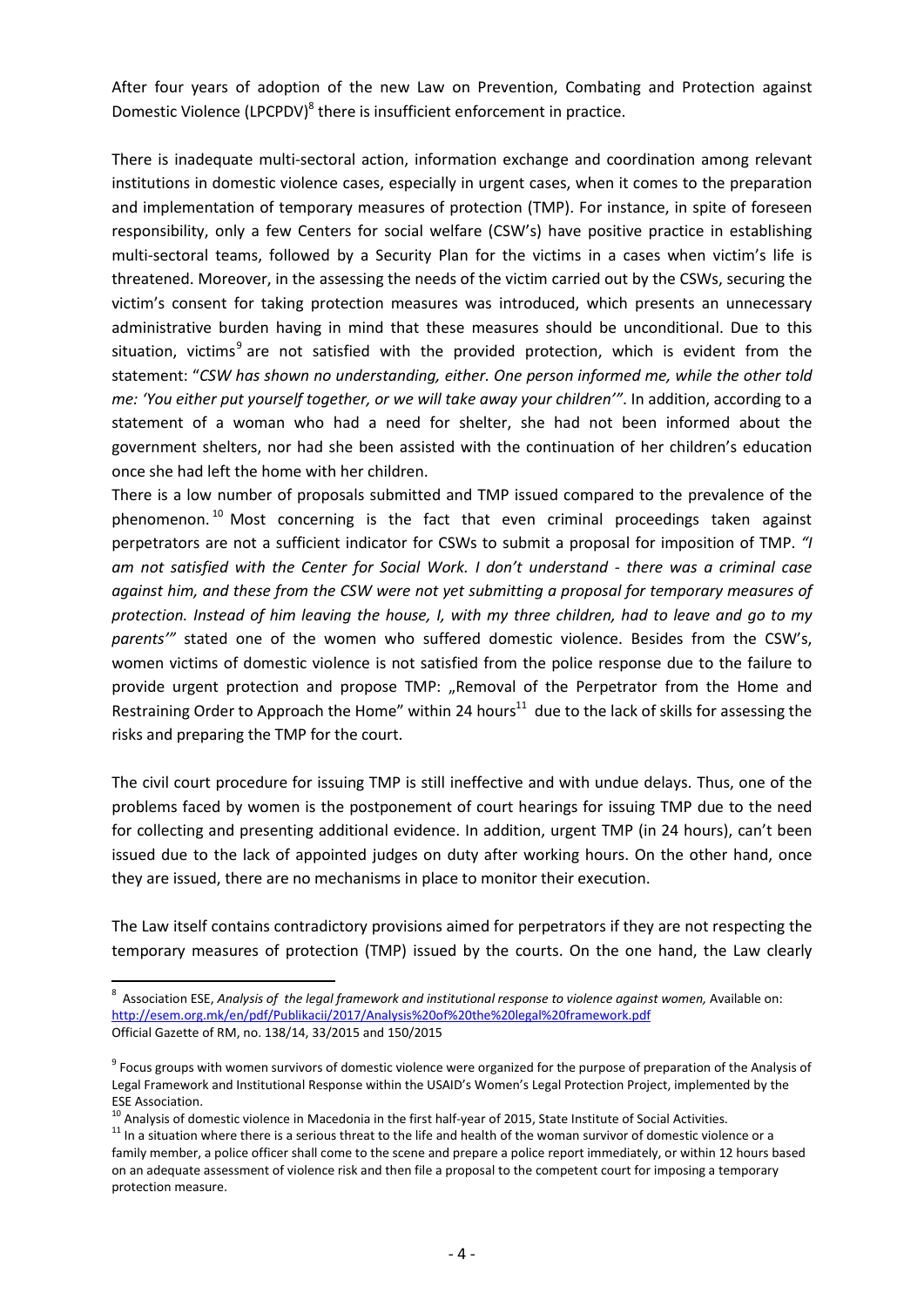states that for violation of temporary protection measures, a criminal procedure for the criminal act "disregard of court order" should be initiated by the Centers for Social Work (CSW's) against the perpetrator<sup>12</sup>, and on the other hand, the Law stipulates that monetary fines<sup>13</sup> shall be paid in case of violation of temporary measures of protection.

Legally guaranteed *free health protection for women who survived domestic violence* is not provided in the practice. Namely, medical institutions refuse to provide services to women who have suffered domestic violence or to issue medical documentation without charging for this service.

There is a growing trend in the number of criminal charges<sup>14</sup> and complaints<sup>15</sup> made in connection with domestic violence according to the domestic violence statistics maintained by the Ministry of Interior within the period from 2004 to 2014. The number of criminal charges filed with reference to acts of violence against women (2012 – 2014) shows a trend of increase<sup>16</sup>, unlike the trend of indictments<sup>17</sup>. The trend of petitions submitted for criminal prosecution filed is disconcerting (bodily injury, which is the most frequent grounds for sanctioning domestic violence<sup>18</sup> over the same period is on the decrease<sup>19</sup>). This even more so given that out of the 169 petitions filed in 2014, 117 were withdrawn by the victim.

There are no appropriate mechanisms established for systematic monitoring and analysis of the situation and trends in domestic violence incidence by the Ministry of Interior, including records on repeated domestic violence reports and on withdrawn and re-submitted petitions for criminal prosecution by victims regarding the criminal act of bodily injury against the same perpetrator. Women who have suffered domestic violence are not satisfied with the actions of police officers<sup>20</sup>. According to them, the police show no understanding of their problem and hence, their response is belated and overdue. The statement of one of the victims speaks in favor of this claim: "*The police have a late reaction - from the day I reported him, the police waited for two weeks to summon him".* 

The penal policy in terms of "ex officio" (prosecution) of all crimes related to domestic violence has remained inconsistent with the exclusion of the principle of formality in respect of the offense of *bodily injury* in domestic violence. Hence, if there is no motion for prosecution, or it is withdrawn by

<sup>&</sup>lt;sup>12</sup> Article 58, Law on Prevention, Combating and Protection against Domestic Violence<br><sup>13</sup> Article 62, Law on Prevention, Combating and Protection against Domestic Violence<br><sup>14</sup> In 2014, the Ministry of interior register criminal charges for domestic violence were recorded.

<sup>&</sup>lt;sup>15</sup> In 2014, the Ministry of interior registered 4482 complaints, which is almost twice the number of complaints registered in 2004, when 2434 complaints were recorded.

 $16$  In 2012, a total of 640 criminal charges were filed; in 2013-685, and in 2014, the number of criminal charges was 843. Data were gathered from thirteen of the total of 22 public prosecutor's offices in RM within the USAID's Women's Legal Protection Project implemented by the ESE Association.<br><sup>17</sup> In 2012, 429 indictments were issued, in 2013-436, and in 2014-315. Data were made available by 18 of the total of 27

basic courts within the USAID's Women's Legal Protection Project implemented by the ESE Association.<br><sup>18</sup> According to the data from the court monitoring, the most common crime is bodily injury (59.6%) with 328 hearings,

followed by the crime of endangering safety with 110 hearings (20%) and the offence of grievous bodily harm with 62 hearings (11.2%). The process of court monitoring (March 2015- March 2017) was conducted within the USAID's Women's Legal Protection Project (2014-2017) implemented by the ESE Association.<br><sup>19</sup> In 2012, a total of 218 criminal prosecution proposals were filed, in 2013-199, and in 2014-169. Data were made

available by 18 of the total of 27 basic courts within the USAID's Women's Legal Protection Project implemented by the ESE

Association.<br><sup>20</sup> Focus groups with women survivors of domestic violence were organized for the purpose of preparation of the Analysis of legal framework and institutional response towards domestic violence within the USAID's Women's Legal Protection Project.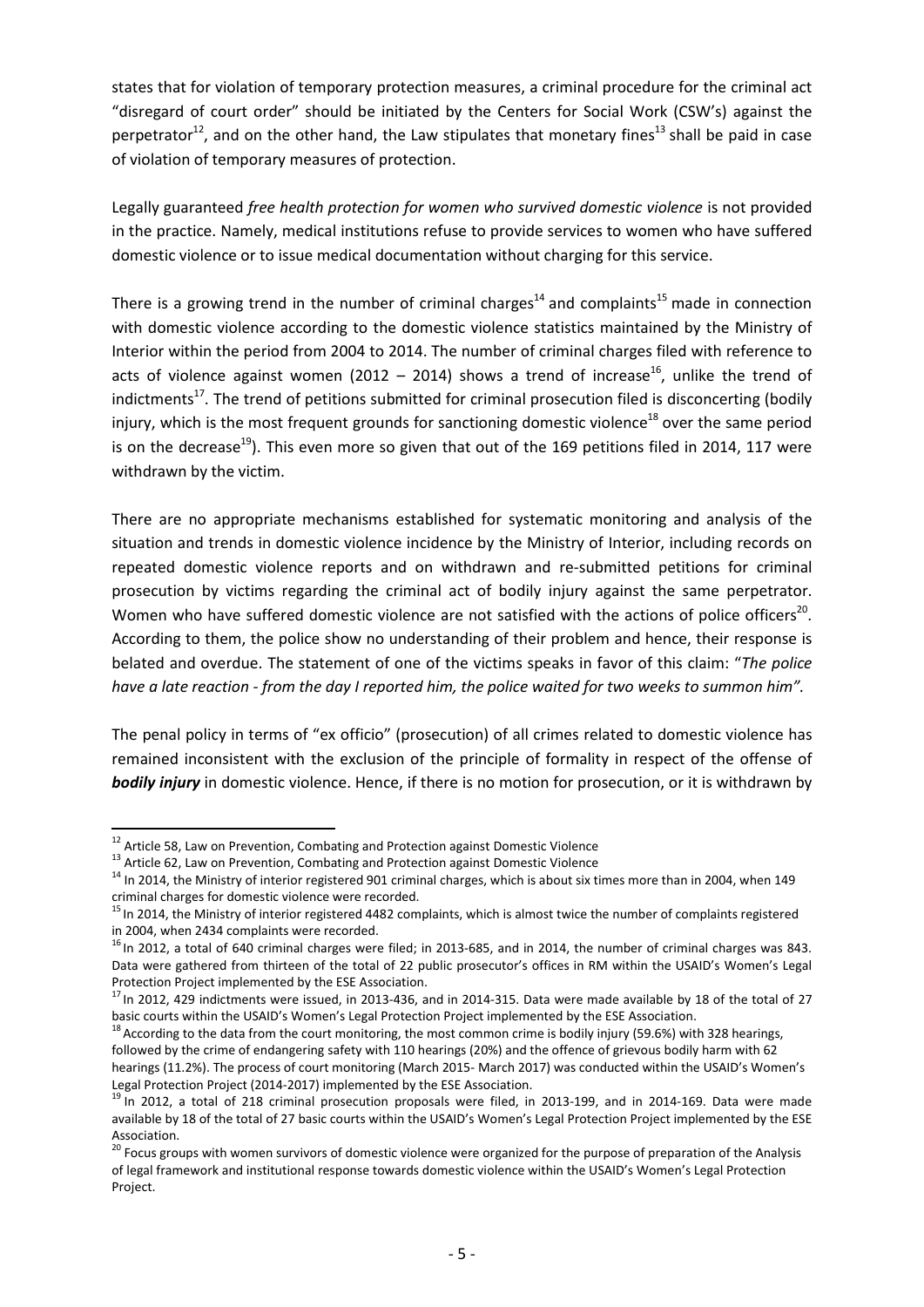the woman who has suffered domestic violence, the public prosecutor's office will have no legal assumptions to prosecute and act on such criminal charges. Proceedings of criminal court judges contribute to victim's re-victimization, including: the previously provided statement of the victim is taken again at the main hearing; impossibility for the victim to testify without the presence of the accused; the court does not take actions to protect the victim as a witness if she refrains from giving a statement and inappropriate application of cross-examination in criminal hearings. Criminal justice sanctions in many of the monitored cases<sup>21</sup> are not equivalent to the gravity and circumstances of domestic violence committed. In most convictions, the penalties imposed are monetary fines and suspended sentences even in cases of severe bodily injury during domestic violence<sup>22</sup>. Most alarming is the data on 19 cases of murder in domestic violence monitored in a two-year period of court monitoring<sup>23</sup>.

**Sex work.** There are no special programs that provide social welfare and health care for sex workers. They exercise these rights in the existing system of social and health care. Sex workers face difficulties in obtaining health care services because of the stigma and prejudices arising from their status. With the support of the Association HOPS-Healthy Options Skopje, some sex workers accessible to the organization receive free gynecological examinations regardless of whether they have health insurance. Also, they get free, voluntary and confidential testing for HIV/AIDS. Regarding their exercise of social rights, sex workers also receive support from HOPS in terms of getting ID documents, health insurance and social protection in front of competent institutions.

In the past period, no improvement of the situation of sex workers has been noted. Although there is legal distinction between sex work or resorting to prostitution and the features of the crime of human trafficking, still in practice, institutions consider prostitution as equal to human trafficking. Usually, by taking measures to combat trafficking, measures are undertaken to combat prostitution as well, which puts sex workers in a more vulnerable position, thus making the existing civil society's health, psycho-social and legal services less accessible to them.

A serious problem that constantly increases the vulnerability of sex workers is the gender-based violence against them.<sup>24</sup> Often, sex workers are victims of violence by their partners, family members, customers and the police.<sup>25</sup> The biggest problem is the reporting and lack of further processing of cases and adequate punishment/lack thereof of the perpetrators. Due to the lack of a system for protection of sex workers' rights and violence against them, especially when such violence comes from authorized officials, sex workers are not encouraged to report such cases. Therefore, many cases of violence against sex workers remain unregistered and undocumented.

 <sup>21</sup> Association ESE, *Findings regarding the court monitoring conducted in terms of cases of violence against women,* November 2017 available on: http://esem.org.mk/en/pdf/Publikacii/2017/Findings%20Court%20Monitoring%20 DV.pdf.<br><sup>22</sup> As for the crime of serious bodily injury, out of 6 convictions, 5 suspended sentences were issued.<br><sup>23</sup> A

November 2017 available on: http://esem.org.mk/en/pdf/Publikacii/2017/Findings%20Court%20Monitoring%20\_DV.pdf. The process of court monitoring (March 2015- March 2017) was conducted within the USAID's Women's Legal Protection

Project (2014-2017) implemented by the Association ESE.<br><sup>24</sup> Reactor – research in action. *Scoping Study on gender based violence and discrimination against women and girls in urban public spaces of the City of Skopje*, 2012. http://www.reactor.org.mk/CMS/Files/Publications/Documents/scoping%20study%20%20VAW%20public%20spaces%20S kopje.pdf

<sup>25</sup> Natasha Boshkova, Hajdi Shterjova Simonovikj. *Analysis of the attitude of sex workers on the needs to change the legal framework on sex work in Macedonia*, 2015. Available at: www.hops.org.mk.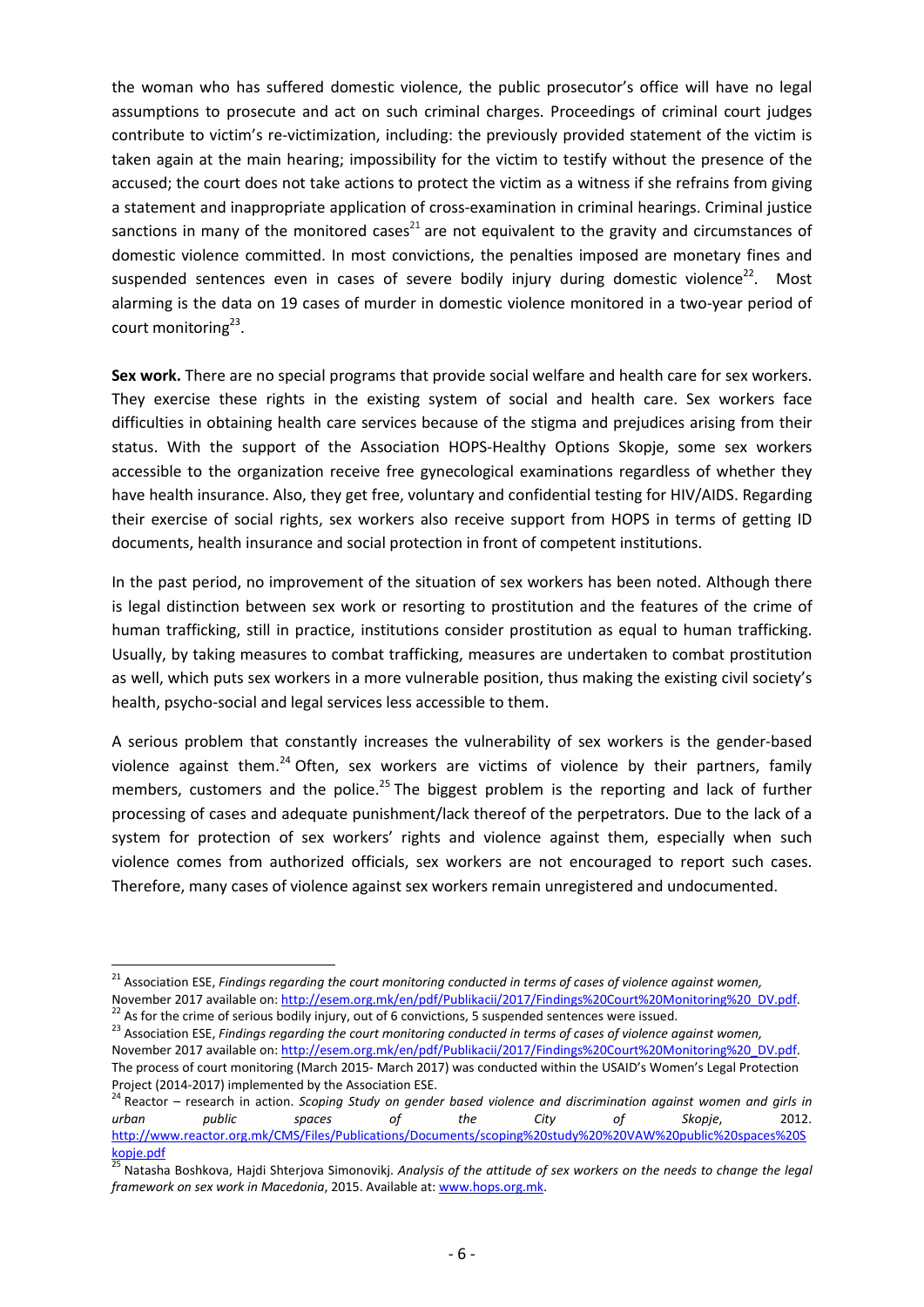**Trafficking in human beings. Although there are cases where victims of trafficking have received a ruling to the effect that they are entitled to compensation, it cannot be enforced because the offenders do not own property or have any money.** At present, this method of compensation (through a state fund) is available only to minors who are victims of trafficking. Nonetheless, the functionality of this option provided in the law has been brought into question. In case of adult victims of trafficking, the compensation by the State will be postponed until the moment of adoption of the Law on State Fund. <sup>26</sup> **The expert witness testimony needed for the compensation procedure is not covered from the state budget.** Namely, under the provisions of the new Law on Criminal Procedure which pertain to a compensation to damage of property, the authorized person (victim, legal representative, power of attorney holder) shall file or have prepared an expert witness testimony by a neuro-psychiatrist, and bear the costs, which was not the case under the old Law on Criminal Procedure. Our legislation does not contain a specific provision which pertains to the impunity of victims of trafficking for their involvement in illegal activities including illegal migration, to the extent where they are forced to engage. There are no instructions for public prosecutors concerning the steps to be taken when prosecuting persons who might be victims of trafficking. The identification of victims of trafficking and the criminal prosecution of perpetrators is worryingly low, although statistics from the NGO sector show that this figure is much higher. Officially, from the institutions in 2016, 6 victims of human trafficking were identified, while in 2017 only 2 victims.<sup>27</sup> In 2016 and 2017, the legal representative of Open Gate provided legal counseling and representation when giving a statement before a public prosecutor for 3 minor girls who were victims of trafficking for which no indictment has been issued against the perpetrators of the crime up to this point. Poor identification and criminal prosecution seriously violate the rights of victims of trafficking in human beings, especially with regard to the protection and compensation of damages. Additionally, for 2016 and 2017, the government did not provide funding for the implementation of the programs of specialized NGOs that provide services to victims of trafficking. In 2016/17, the trend of moving migrants across the country continued. Among these migrants, it was particularly girls, women and unaccompanied or separated children that were travelling in groups or alone without adults who were an "easy prey" for traffickers and smugglers.<sup>28</sup> Unfortunately, most such cases remained invisible and those involved did not receive appropriate assistance from the relevant service providers, because of the lack of a system to provide protection or intervene otherwise.

## **EMPLOYMENT**

**Following the very slow pace of unemployment decline over the last decade, the state of the labor market in the Republic of Macedonia and especially the state of women on the labor market is highly unfavorable.** Males have much higher employment rates than females. This structure has remained unchanged over a long period of time. For example, the employment rate of women in 2013<sup>29</sup> was 32.5% in comparison with males, which was 48.7%. Four years later, in 2016,<sup>30</sup> the employment rate of women was 33.8%, while males were employed in 52.3%. Women also have a higher unemployment rate then man. In 2013, the unemployment rates for men and women were identical i.e. 29.0%, while in 2016, the unemployment rate for women was 22.7% in comparison to that of men, which was 24.4%. The existing high share of women in the total number of inactive

<sup>&</sup>lt;sup>26</sup> Open Gate La Strada Macedonia, *Compensation of victims of trafficking in the Republic of Macedonia* - ESE, 2014.<br><sup>27</sup> Open Gate, La Strada Macedonia, Annual Report, 2016.<br><sup>28</sup> <u>Open Gate,</u> La Strada Macedonia, <u>Need </u>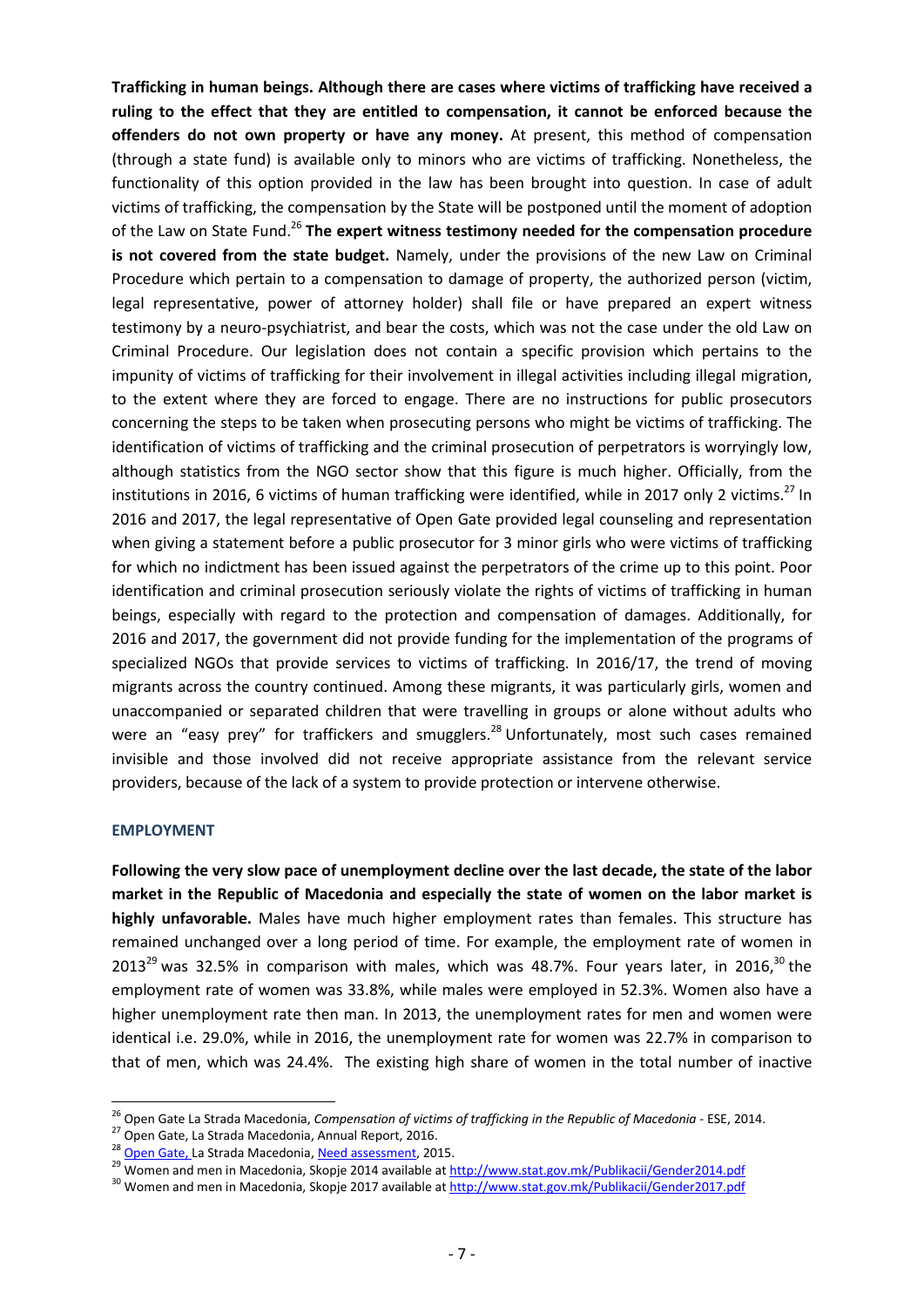population remained. Namely, the activity rate of women in 2013 was 48.5%, while the rate of man was 68.5%. In a period of four years and that is 2016, the activity rate of women was 43.8%, while men had a significantly higher rate of 69.2%. Some researchers argue that females on average receive lower wages than males by 12.5%, even though this gap disappears among employees with tertiary education. **There is evidence which shows that some of the active labor programs are ineffective.** The key state institutions responsible for labor market developments are the Employment Service Agency of Macedonia and the Ministry of Labor and Social Policy. From 2007 onwards, state institutions started with the planning, design and implementation of active labor market programs that aimed at decreasing the rate of unemployment. Although these measures are continuously used as a key solution, only recently (in 2015), the first impact evaluation study<sup>31</sup> was conducted. The main study findings showed that some of the programs are effective and should be further implemented in the current design<sup>32</sup> Some were evaluated as programs that bring some positive effects, but need to be improved<sup>33</sup>, while some programs such as wages subsidy program and training in deficient occupations were evaluated as programs that call for major revisions or need to be discontinued. Two CSO's<sup>34</sup> and four other local CSOs led by the idea that the end users' voice should be heard and taken into account, will conduct community monitoring in four municipalities in 2018 and 2019 on the implementation of these measures, as well as budget and program monitoring on national level.

#### **HEALTH**

**Women in the RM are insufficiently covered with primary level health care services, including primary gynecological health care and patronage nurse visits.** The main reason for this is the insufficient number of registered gynecologists in primary health care and their uneven territorial distribution. In 2016, there were only 137 registered gynecologists in primary health care<sup>35</sup>. According to the geographical standard of organization of a health care network in primary care, there should be a total of 286 gynecologists in the R. Macedonia, on the basis of the number of women aged 14+, which means that there is a lack of 149 gynecologists. In 45 municipalities in RM, there is no selected gynecologist and in 24 municipalities, the number of selected gynecologists is insufficient<sup>36</sup>. As a result, the estimated percentage of only 50.4% of women aged 14+ have registered gynecologists at the primary health care level<sup>37</sup>. The coverage of women with patronage (outreach) nurse visits in their homes in the period during pregnancy and one year after the delivery is very low on a national level. Namely, 35.9% of Roma women and 27.8% of women from other ethnicities who gave birth in the last 24 months were never visited by a patronage nurse in the

<sup>&</sup>lt;sup>31</sup> Impact Evaluation of Active Labor Markets Programs in FYR Macedonia: Key Findings available at http://www.ilo.org/wcmsp5/groups/public/---europe/---ro-geneva/---sro-<br>budapest/documents/publication/wcms 384854.pdf.

 $\frac{32}{32}$  such as: internship programs and training for known employer.<br>  $\frac{33}{34}$  such as: self-employment programs and training in advanced IT skills<br>  $\frac{34}{34}$  ESE in partnership with CSO Akcija Zdruzenska. So fa institutions are not having the needed comprehensive data on programs' funds spent; the implementation of these programs largely depends on foreign donors and creditors; most decisions on the way in which these programs are implemented in the country are led by UNDP, which is also involved as an implementing agency of these measures with public funds.

<sup>&</sup>lt;sup>35</sup> Health Insurance Fund of the R. Macedonia, Annual Report for 2016 http://www.fzo.org.mk/WBStorage/Files/Godisen%20Izvestaj%202016.pdf

<sup>&</sup>lt;sup>36</sup>Analysis, *In the R. Macedonia, policies are not in place to ensure a sufficient number of selected gynecologists and their even territorial distribution*, Association ESE, 2013.

<sup>&</sup>lt;sup>37</sup> Analysis of Association ESE based on "Annual Report for 2016" of the Health Insurance Fund of the R. Macedonia http://www.fzo.org.mk/WBStorage/Files/Godisen%20Izvestaj%202016.pdf and on "Women and Men in Macedonia" issued by State Statistical Office - http://www.stat.gov.mk/Publikacii/Gender2017.pdf.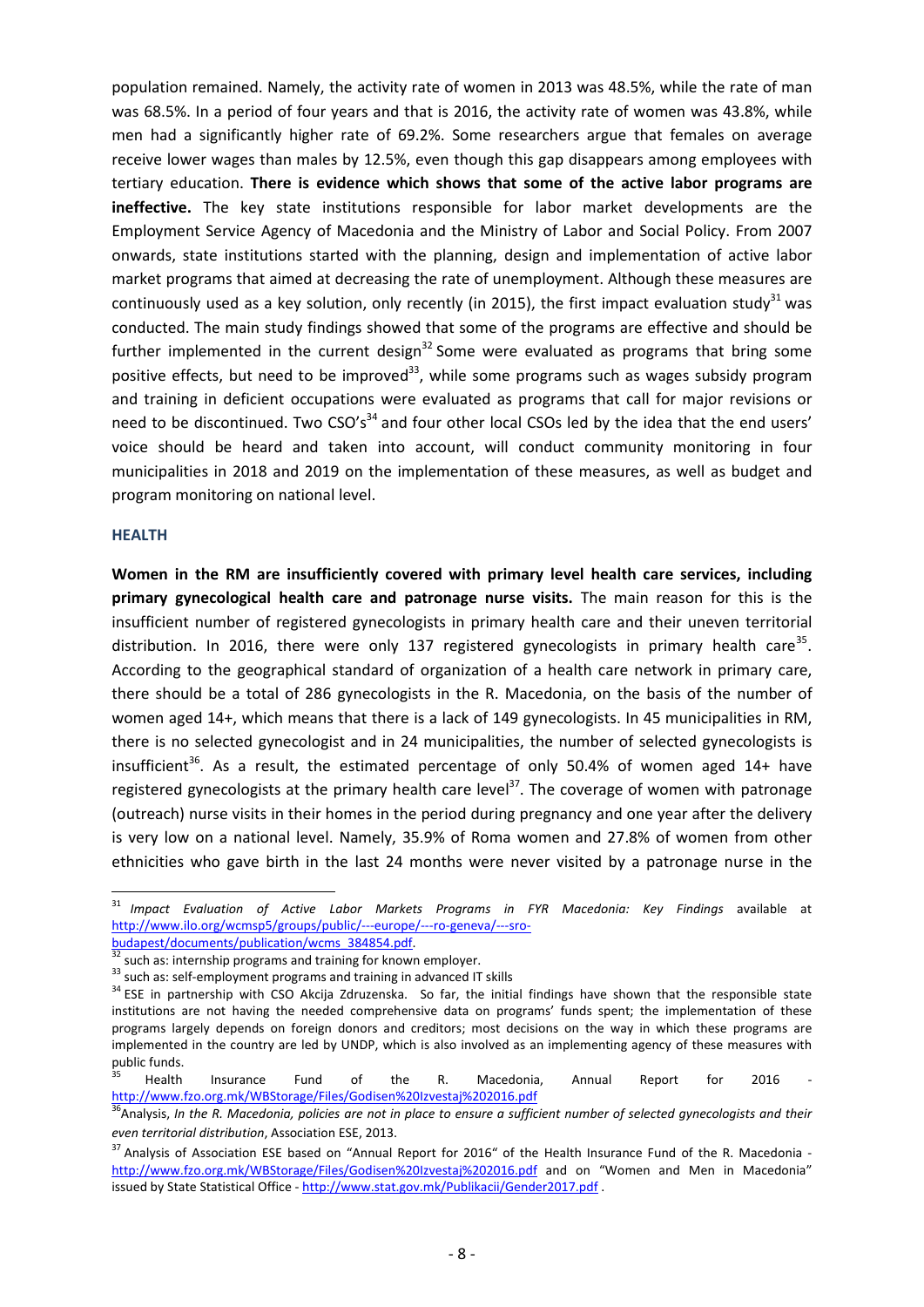period of their pregnancy and after delivery. The average number of visits among women which were visited by patronage nurses was 2.6 visits among Roma women and 3 visits among other women<sup>38</sup>. In the Program for Active Health Care for Mothers and Children (PAHCMC) until 2015, it was foreseen that women should be visited in their homes by patronage nurses two times during pregnancy and five times in the period of one year after delivery, with two additional visits for Roma women. In the PAHCMC for 2016, the Ministry of Health (MoH) removed the provisions regarding the required number of visits from patronage nurses in the period during pregnancy and after delivery. At the moment, there is no legal document which prescribes how many visits should be conducted by patronage nurses in this period.

**Increase in infant mortality rate was noted in Macedonia in the period 2010 – 2016.** The infant mortality rate in Macedonia in 2010 was 7.6 per 1000 live births and in 2016, it was 11.9 per 1000 live births<sup>39</sup>, which is almost three times than the rates in the European Union countries<sup>40</sup>. There is no publicly available analysis or research conducted by public institutions which will reveal the overall causes for this situation, and the State Statistical Office does not disclose the data regarding the cause of death of infants and perinatal deaths.

**There is a lack of coverage of women on a national level with the Program for Cervical Cancer Screening (PCCS).** Lack of gynecologists, lack of coordination and oversight mechanisms of the Program, lack of medical staff from other relevant fields (pathologists – cytologists, specialists in social medicine etc.), lack of activities for education and awareness raising among women regarding the need for regular gynecological check-ups with PAP-tests resulted $^{41}$  in the fact that only 5.3% of the women in the targeted age group were covered with such screening (performed PAP test) in  $2016^{42}$ .

**The degree of practicing contraception is low amongst women in their reproductive period and abortion is still used as a method of family planning, in particular by married women.** In Macedonia, in 2015, the prevalence of use of modern contraceptive methods among married or inunion women aged 15 to 49 was only 16.6%<sup>43</sup>. This situation is a result of poorly informed women on modern methods of contraception, fear of harmful consequences to their health and objections by their partner. In addition, not a single means for oral hormonal contraception is on the positive list of drugs funded by the Health Insurance Fund, so women have to pay for the full amount of purchasing modern contraceptives. As a result of this situation, abortion is still used as a method of family planning, which can be noted through the fact that the abortion rate (according to the official statistics) did not decrease in the period from 2010 to 2014. In 2010, it was 209 abortions per 1000 live births and in 2014, it was 200 per 1000 live births<sup>44</sup>.

 <sup>38</sup> *We are all human: Health care for all people regardless of their ethnicity,* Association ESE and FOSM, 2014 http://esem.org.mk/en/pdf/Publikacii/2014/We%20are%20all%20human.pdf.

<sup>&</sup>lt;sup>39</sup> State Statistical Office. "Women and Men in Macedonia" - http://www.stat.gov.mk/Publikacii/Gender2017.pdf<br><sup>40</sup> Source: WHO Regional Office for Europe. Health for all data base. http://data.euro.who.int/hfadb/<br><sup>41</sup> ES

http://www.esem.org.mk/pdf/Publikacii/2015/Preporaki%20Skrining%20kancer.pdf<br><sup>42</sup> Institute for Public Health of the Republic of Macedonia. Annual Report on the Implementation of the Program for

Cervical Cancer Screening in 2016. <sup>43</sup> *United Nations. Trends in Contraceptive Use Worldwide* 2015. 2015

http://www.un.org/en/development/desa/population/publications/pdf/family/trendsContraceptiveUse2015Report.pdf <sup>44</sup> Source: WHO Regional Office for Europe. Health for all data base. http://data.euro.who.int/hfadb/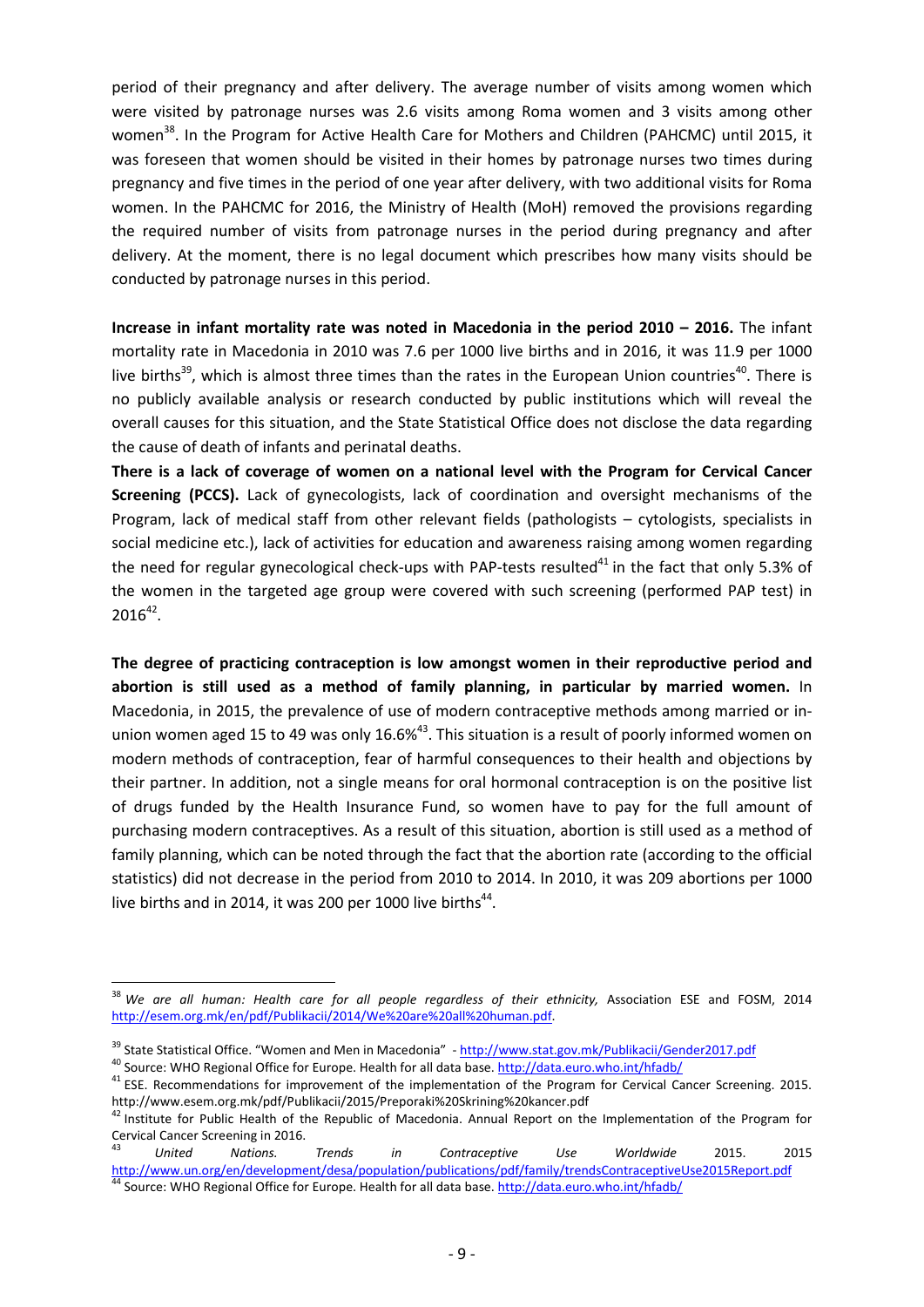**Roma women face multiple barriers in access to gynecological health care on a primary level, including distance, discriminatory practices and paying for services that are free of charge.**  Concerning primary health care, the biggest problem relates to access to gynecological health care for Roma women from the Municipality of Shuto Orizari, since in the past 10 years, there was no clinic with a registered gynecologist in the municipality and the closest one is 10 km away. In September 2017, the Ministry of Health managed to open a clinic with a registered gynecologist in this municipality, but due to the language barrier (the gynecologist does not have a sufficient knowledge of the Macedonian language) so far, only around 300 women<sup>45</sup> have registered in the clinic. Thus, the majority of women are still registered with gynecologists who are in other municipalities and due to the lack of financial means, it is a serious barrier to the realization of their right to gynecological health care. The second barrier is the occurrence of cases where gynecologists refuse to register Roma women as their patients, including pregnant women, since they know that those women cannot pay for the examination<sup>46</sup>. In addition, due to the fact that Roma are poorly informed, it is more often the case with selected gynecologists to charge co-payment to Roma women, unlike other women, for services which are free and not subject to co-payment.<sup>47</sup> All of the above results with less frequent visits of Roma women to gynecologists for a regular preventive health check, and 19% of Roma women from 10 municipalities at the age of 18 plus have never visited a gynecologist<sup>48</sup>. Also, work in Roma communities showed that in the Municipality of Shuto Orizari, 30% of the women<sup>49</sup> have never visited a gynecologist and in the Bregalnica Region (Municipalities of Delchevo, Pehchevo and Vinica), 35% of the women<sup>50</sup> did not have a gynecological preventive examination in the past 3 years. As a result, there is inadequate antenatal care among Roma women. Namely, 70% of Roma women from 10 municipalities had less than eight antenatal care visits during their last pregnancy (pregnancy that occurred in the past 24 months)<sup>51</sup> which is below the recommended minimal number of antenatal care visits<sup>52</sup>. Also, 13% of pregnant Roma women (pregnancy that occurred in the past 24 months) from the Municipality of Shuto Orizari<sup>53</sup> and 17% of pregnant Roma women (which were pregnant in the period of the past 24 months) from Bregalnica Region did not receive the first antenatal care visit before the  $12<sup>th</sup>$  week of pregnancy<sup>54</sup>.

 $^{45}$  Information is obtained from the Department for Electronic Health Care within the Ministry of Health in December 2017.<br><sup>46</sup> Knowledge gained from field work by the Center for Democratic Development and Initiatives-

Resource Center –RRC.<br><sup>47</sup> *We are all human: Health care for all people regardless of their ethnicity*, Association ESE and FOSM, 2014

http://esem.org.mk/en/pdf/Publikacii/2014/We%20are%20all%20human.pdf. <sup>48</sup> *We are all human: Health care for all people regardless of their ethnicity,* Association ESE and FOSM. 2014 http://esem.org.mk/en/pdf/Publikacii/2014/We%20are%20all%20human.pdf.<br><sup>49</sup> Data gathered through the questionnaire implemented in Roma households in the most marginalized Roma communities

in Shuto Orizari as part of the community level work on the integrated approach (social accountability and legal empowerment) conducted by Association ESE, and Roma CSOs IRIZ and CDRIM. Conducted in 2017.

 $50$  Data gathered through the questionnaire implemented in Roma households as part of the community level work on the integrated approach (social accountability and legal empowerment) conducted by Association ESE, and Roma CSO KHAM. Conducted in 2017.

<sup>51</sup> *We are all human: Health care for all people regardless of their ethnicity,* Association ESE and FOSM. 2014 http://esem.org.mk/en/pdf/Publikacii/2014/We%20are%20all%20human.pdf

<sup>52</sup> According to WHO recommendations, women should receive at least eight visits for antenatal care during pregnancy. Source: WHO recommendations on antenatal care for a positive pregnancy experience

http://apps.who.int/iris/bitstream/10665/250796/1/9789241549912-eng.pdf?ua=1<br><sup>53</sup> Data gathered through the questionnaire implemented in Roma households in the most marginalized Roma communities in Shuto Orizari as part of the community level work on the integrated approach (social accountability and legal empowerment) conducted by Association ESE, and Roma CSOs IRIZ and CDRIM. Conducted in 2017.

<sup>&</sup>lt;sup>54</sup> According to WHO recommendations, the first antenatal care visit should occur before the 12<sup>th</sup> week of pregnancy. Source: WHO recommendations on antenatal care for a positive pregnancy experience http://apps.who.int/iris/bitstream/10665/250796/1/9789241549912-eng.pdf?ua=1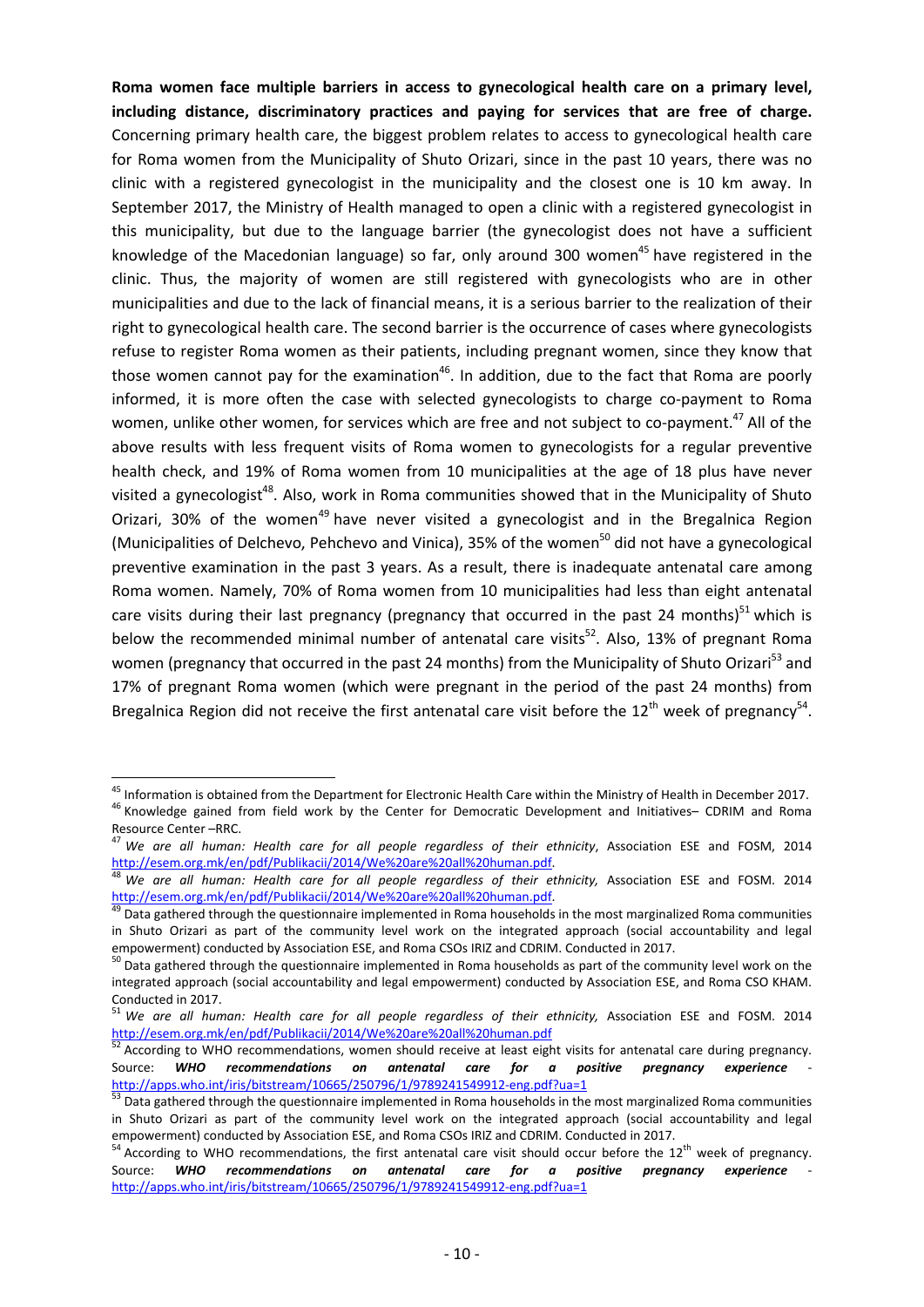The data from ESE's survey<sup>55</sup> showed that the rate of identified changes from the PAP-tests performed among Roma women is very high. Namely, changes were identified (positive findings with identified abnormal epithelial cells) in 16.5% of Roma women who took the PAP-test through the activities from PCCS. In comparison, from all PAP-tests performed under the Program, abnormal epithelial cells were identified in 7%<sup>56</sup>. This data indicates that Roma women are at a higher risk for occurrence of malignant changes of the cervix. Despite the identified need, Roma women were not sufficiently covered with the PCCS<sup>57</sup> in the period 2012 - 2016<sup>58</sup>. Namely, in Shuto Orizari, 96% of Roma women who are registered with a gynecologist on a primary level<sup>59</sup> did not receive an invitation from their registered gynecologist to perform the screening under the Program in the period 2012 - 2016 and 62% of Roma women from Bregalnica Region did not receive this invitation in the given period.

## **LEGAL EQUALITY AND LEGAL CAPACITY OF WOMEN**

**Access to justice in Macedonia is limited for the poorer, making them more vulnerable.** The 2013 national survey of Macedonians' experience of legal ("justiciable") problems<sup>60</sup> found that almost half of the respondents had experienced at least one legal problem over the past three years. Poorer people were less likely than the better-off ones to report that they had had a justiciable problem. Two thirds of respondents who reported problems said that they had not taken steps to resolve them, mostly due to skepticism or a belief that nothing could be done or the loss of confidence that someone can help. One third of these sought legal advice, and the majority of those who sought advice had to pay for the advice. In addition, one fifth of those who had a problem did not do anything because they did not have the money to do so. The number of people who receive free legal aid under the Law on Free Legal Aid (LFLA)<sup>61</sup> is only a tiny fraction of the real need<sup>62</sup>.

**The State fails to provide effective legal protection for women who suffered violence,** although, the LFLA declaratively stipulates that domestic violence victims and victims of human trafficking are one of the beneficiaries of free legal aid. The limited scope of free legal aid, the restrictive criteria and the exceeding of the decision-making deadlines are the main obstacles that are seriously affecting women's access to free legal aid in this regard<sup>63</sup>. Of particular concern is the fact that the

<sup>&</sup>lt;sup>55</sup> Coverage of Roma women in the Program for Cervical Cancer Screening in the Period 2012-2014, 2015.<br>http://www.esem.org.mk/en/pdf/Publikacii/2016/ESE%20Romki%20Skrining%20EN.pdf

http://www.esem.org.mk/en/pdf/Publicacii/2016/ESE Source: Institute of Public of Macedonia. Annual Report on the Implementation of the Program for Cervical Cancer Screening in 2013.<br><sup>57</sup> Program for Cervical Cancer Screening is a component of the Program for Early Detection of Malignant Diseases annually

adopted by the Government and implemented by the Ministry of Health.

<sup>&</sup>lt;sup>58</sup> Program for Cervical Cancer Screening has started as organized screening since 2012, in which it is foreseen that in a

three-year cycle, all the women in the age group from 24 to 56 years old should be covered with the Program.<br><sup>59</sup> Data gathered through the questionnaire implemented in Roma households in the most marginalized Roma commun in Shuto Orizari as part of the community level work on the integrated approach (social accountability and legal<br>empowerment) conducted by Association ESE, and Roma CSOs IRIZ and CDRIM. Conducted in 2017.

<sup>&</sup>lt;sup>60</sup> Legal needs and path to justice in the Republic of Macedonia, Research in Action, 2013<br><sup>61</sup> Official gazette of the Republic of Macedonia, no. 161/2009, 185/2011, 27/2014, 104/2015.<br><sup>62</sup> As a response, three differen LFLA, free legal aid outside LFLA and paralegals. Unfortunately, these sources of free legal aid are much less than the estimated need. The latest study on cost benefit analysis of provision of the three existing free legal aid possibilities and services in the Republic of Macedonia, first of its kind, showed how much the State should support these services in order to provide effective legal aid. The analysis was prepared as part of the 2016 FOSM Action Plan under the Shared Framework by Association ESE and Debbie Budlender. The study is in a phase of publishing and therefore, it is not available online.

 $63$  These are the general obstacles that are seriously affecting access to justice for all the beneficiaries under this law. The number of approved applications for free legal aid is insignificant in comparison with the number of people with legal needs in the country and the law is totally ineffective in this regard.